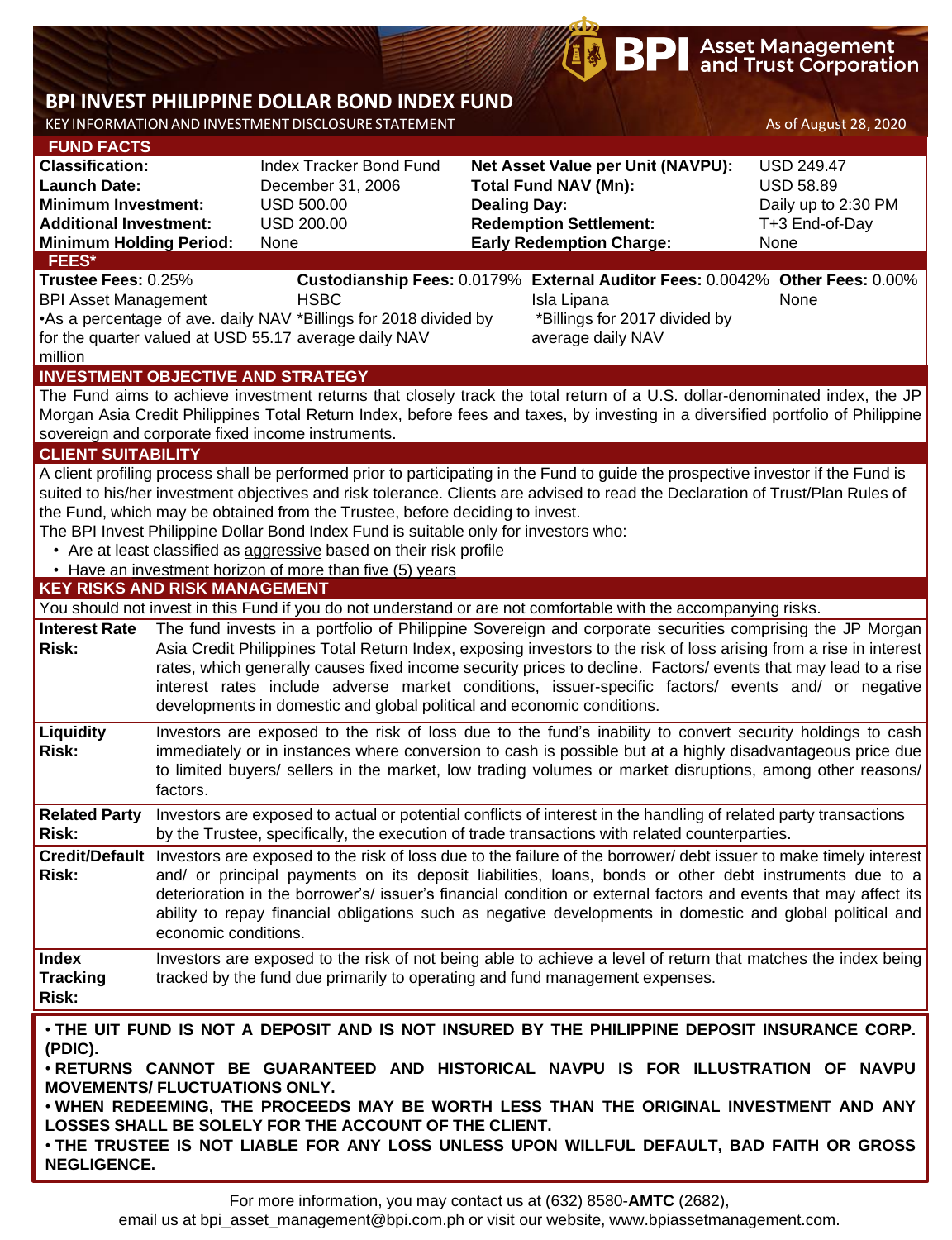#### **FUND PERFORMANCE AND STATISTICS AS OF AUGUST 28, 2020**

(Purely for reference purposes and is not a guarantee of future results)



**Fund -1.45 2.68 1.25 3.60 17.23 149.47 Benchmark** -1.45 3.03 1.47 4.01 18.58 163.74

\*Benchmark is the JP Morgan Asia Credit Philippines Total Return

**Fund 3.60 9.26 5.44 3.87 5.09 6.92 Benchmark** 4.01 9.80 5.85 4.23 5.60 7.35

**Fund 4.15 13.27 -0.73 5.85 2.96 3.41 Benchmark** 4.45 13.95 -0.61 6.36 3.53 3.97

**1 mo 3 mo 6 mo 1YR 3YRS S.I.<sup>2</sup>**

**1YR 2YRS 3YRS 4YRS 5YRS S.I.**

**YTD 2019 2018 2017 2016 2015**

| <b>NAVPU over the past 12 months</b>   |        |
|----------------------------------------|--------|
| Highest                                | 254.91 |
| Lowest                                 | 230.22 |
| <b>STATISTICS</b>                      |        |
| <b>Weighted Ave Duration (Yrs)</b>     | 7.658  |
| Volatility, Past 1 Year (%) 3          | 9.13   |
| Port. Weighted Yield to Maturity (%)   | 2.737  |
| <b>Current Number of Holdings</b>      | 58     |
| Tracking Error (3-Yr) <sup>4</sup> (%) | 0.47   |

<sup>1</sup>Returns are net of fees.

<sup>2</sup>Since Inception

<sup>3</sup>Measures the degree to which the Fund fluctuates vis-à-vis its average return over a period of time.

<sup>4</sup>Measure of deviation between the Fund's return and benchmark returns. A lower number means the Fund's return is closely aligned with the benchmark. 5 Includes accrued income, investment securities purchased, accrued expenses, etc.

\*Declaration of Trust is available upon request through branch of account.

| <b>PORTFOLIO COMPOSITION</b>                        |           | <b>TOP TEN HOLDINGS</b> |                 |           |
|-----------------------------------------------------|-----------|-------------------------|-----------------|-----------|
| <b>Allocation</b>                                   | % of Fund | <b>Name</b>             | <b>Maturity</b> | % of Fund |
| Government                                          | 61.33     | <b>RoP Bonds</b>        | 2/2/2030        | 6.65      |
| Corporates                                          | 37.46     |                         |                 |           |
| Cash                                                | 0.17      | <b>RoP</b> Bonds        | 1/14/2031       | 5.40      |
| Time deposits and money market                      | 0.34      | <b>RoP Bonds</b>        | 10/23/2034      | 5.34      |
| Other receivables – net of liabilities <sup>5</sup> | 0.70      | <b>RoP Bonds</b>        | 2/2/2042        | 5.01      |
| <b>Maturity Profile</b>                             |           | <b>RoP Bonds</b>        | 1/20/2040       | 4.60      |
| Cash and Less than 1 Year                           | 2.49      | <b>RoP Bonds</b>        | 2/1/2028        | 4.16      |
| Between 1 and 3 Years                               | 12.55     | <b>RoP Bonds</b>        | 3/1/2041        | 4.13      |
| Between 3 and 5 Years                               | 24.80     | <b>RoP Bonds</b>        | 3/16/2025       | 3.97      |
| Between 5 and 7 Years                               | 6.27      |                         |                 |           |
| Between 7 and 10 Years                              | 19.27     | <b>RoP Bonds</b>        | 1/13/2037       | 3.55      |
| More than 10 Years                                  | 34.62     | <b>RoP Bonds</b>        | 1/14/2029       | 3.52      |

### **RELATED PARTY TRANSACTIONS\***

**CUMULATIVE PERFORMANCE (%) <sup>1</sup>**

Index

**ANNUALIZED PERFORMANCE (%) <sup>1</sup>**

**CALENDAR YEAR PERFORMANCE (%) <sup>1</sup>**

The Fund has investments and trade transactions with BPI Asset Management and Trust Corporation (BPI AMTC):

Ayala Corporation – USD 1.16 million AC Energy – USD 1.76 million Bank of the Philippine Islands – USD 0.20 million

Investments in the said outlets were approved by the BPI AMTC's Board of Directors. Likewise, all related party transactions are conducted on an arm's length and best execution basis and within established limits.

\* Related party in accordance with BPI AMTC's internal policy.